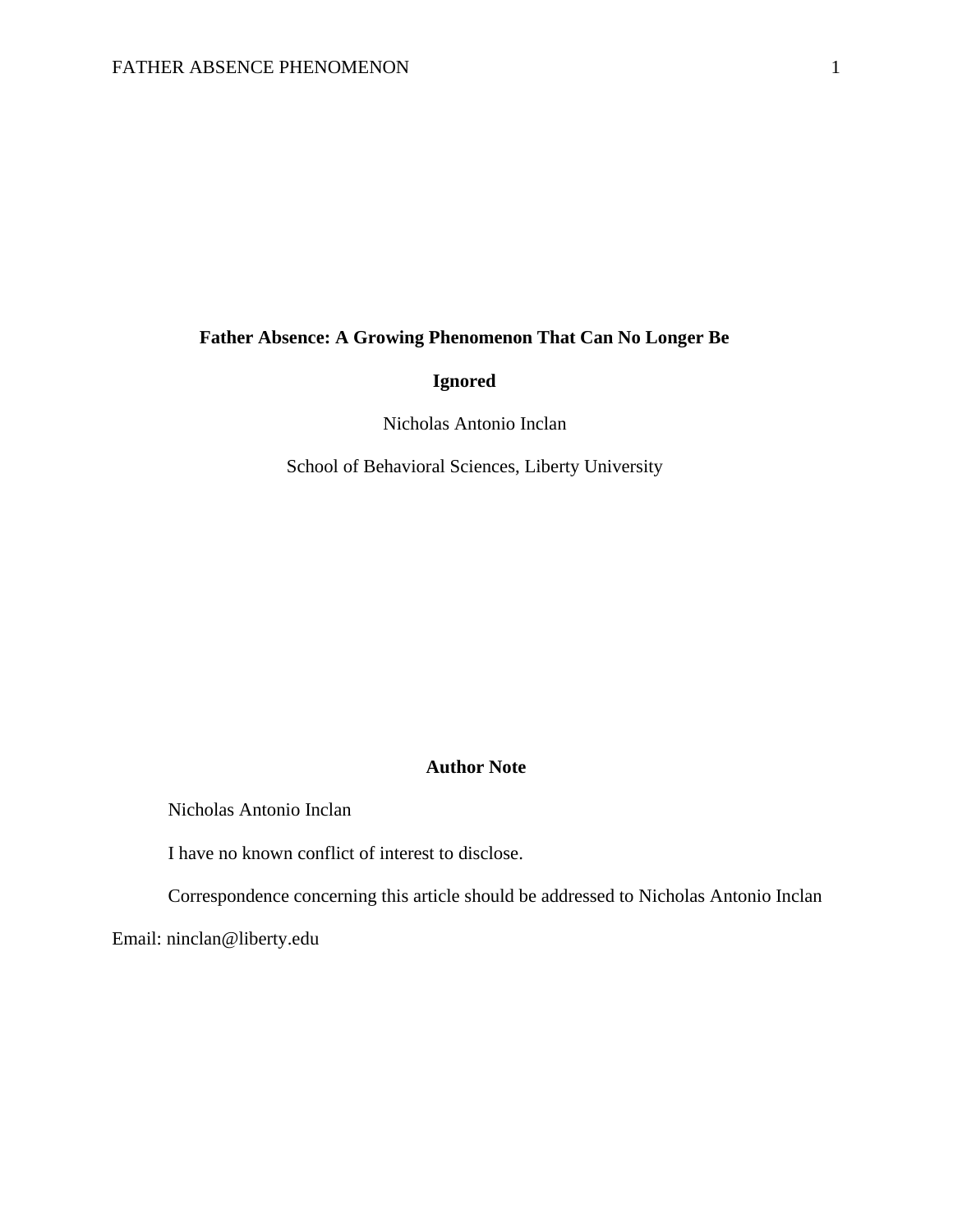## **Abstract**

Found within is a research proposal investigating why absent fathers are leaving their children and families. The literature reveals that the absent father phenomenon has been a growing international concern for decades (Gobbi et al., 2015). Although it is well documented a father's impact spans several developmental domains such as, psychological, cognitive, and emotional (Simmons et al., 2017; Baker, 2017; Sethna et al., 2017; Jackson et al., 2016a; Craig et al., 2018; Gobbi et al, 2015; Markowitz & Ryan, 2016), little is known about why fathers are leaving their children and families (Simmons et al., 2018). Depression is one variable identified in the literature as a possible contributor to why fathers are leaving (Albicker et al., 2019; Koch et al., 2019; Gray et al., 2018; Trahan & Shafer, 2019; Da Costa, 2017). For the proposed study, the researcher's hypothesis anticipates that absent fathers will show higher measures of symptoms of depression than non-absent fathers, while the null hypothesis anticipates that there will be no difference in measures of depression between absent fathers and non-absent fathers. The proposed study is an ex-post facto research design utilizing the Patient Health Questionnaire-9 (Pfizer, 2020) as the psychometric assessment for measuring symptoms of depression. Proposed data collection procedures include non-probabilistic voluntary and convenient sampling. The statistical analysis that will be utilized for analyzing participant data is an independents groups t test.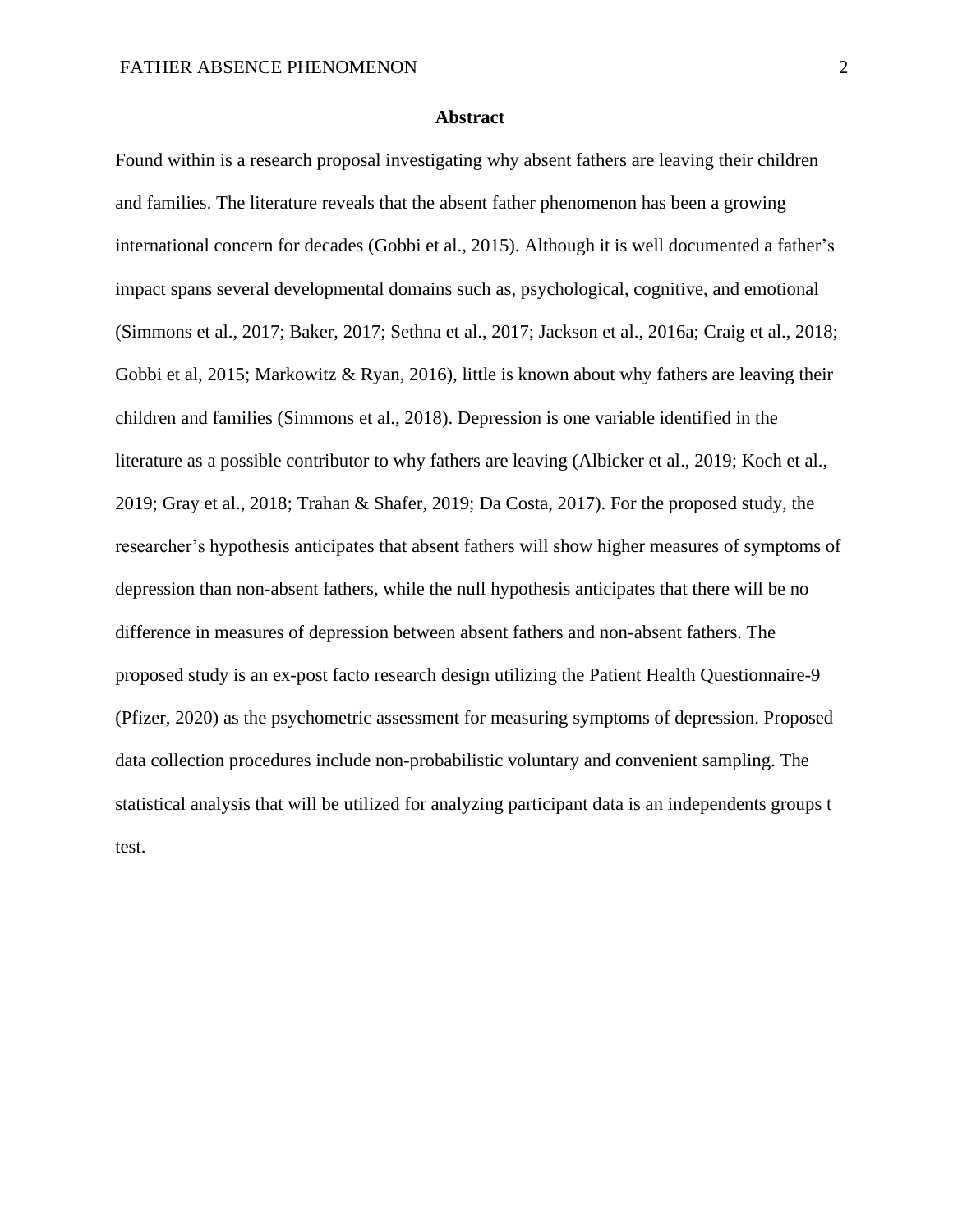#### **Father Absence: A Growing Phenomenon That Can No Longer Be Ignored**

It is well documented within the literature that the father-child relationship is essential to a child's psychosocial, emotional, and cognitive development (Simmons et al., 2017; Baker, 2017, Sethna et al., 2017; Jackson et al., 2016a; Craig et al., 2018; Gobbi et al, 2015; Markowitz & Ryan, 2016). Even so, father absence is a growing phenomenon (Gobbi et al., 2015). Markowitz and Ryan (2016) state that within the United States, nearly one half of all children will experience father absence. In Canada, two-parent families have been decreasing over the past 50 years (Gobbie, 2015). Recent data states, approximately 26% of children were living in a one-parent household, and 8 of 10 single-parent families were reported as being led by a woman (Gobbi et al., 2015). Furthermore, a study conducted by Craig et al. (2018) revealed that children whose fathers were no longer part of their lives by the age of 3.5 years were twice as likely to present with substantial behavioral difficulties compared to children whose fathers were still in the home by age 11. The same study revealed that children whose fathers left after 3.5 years of age scored, on average, two points higher on scales measuring behavioral difficulties by age 11, compared to children whose fathers have not left (Craig et al., 2018). Further support for the significance of a father's involvement in their children's development was provided by a study conducted by Jackson et al. (2016a) which revealed that children who had experienced father absence at birth were ~13% more likely at age 4 to be clinically diagnosed with disorders such as speech/language disorder, attention/learning disorder, activity-related disorder, and may experience other cognitive developmental delays.

Although it is well documented within the literature that fathers are significantly involved in a child's psychosocial, emotional, and cognitive development (Baker, 2017; Craig et al., 2018; Jackson et al., 2016a) and that father absence has been linked to increased psychopathologic and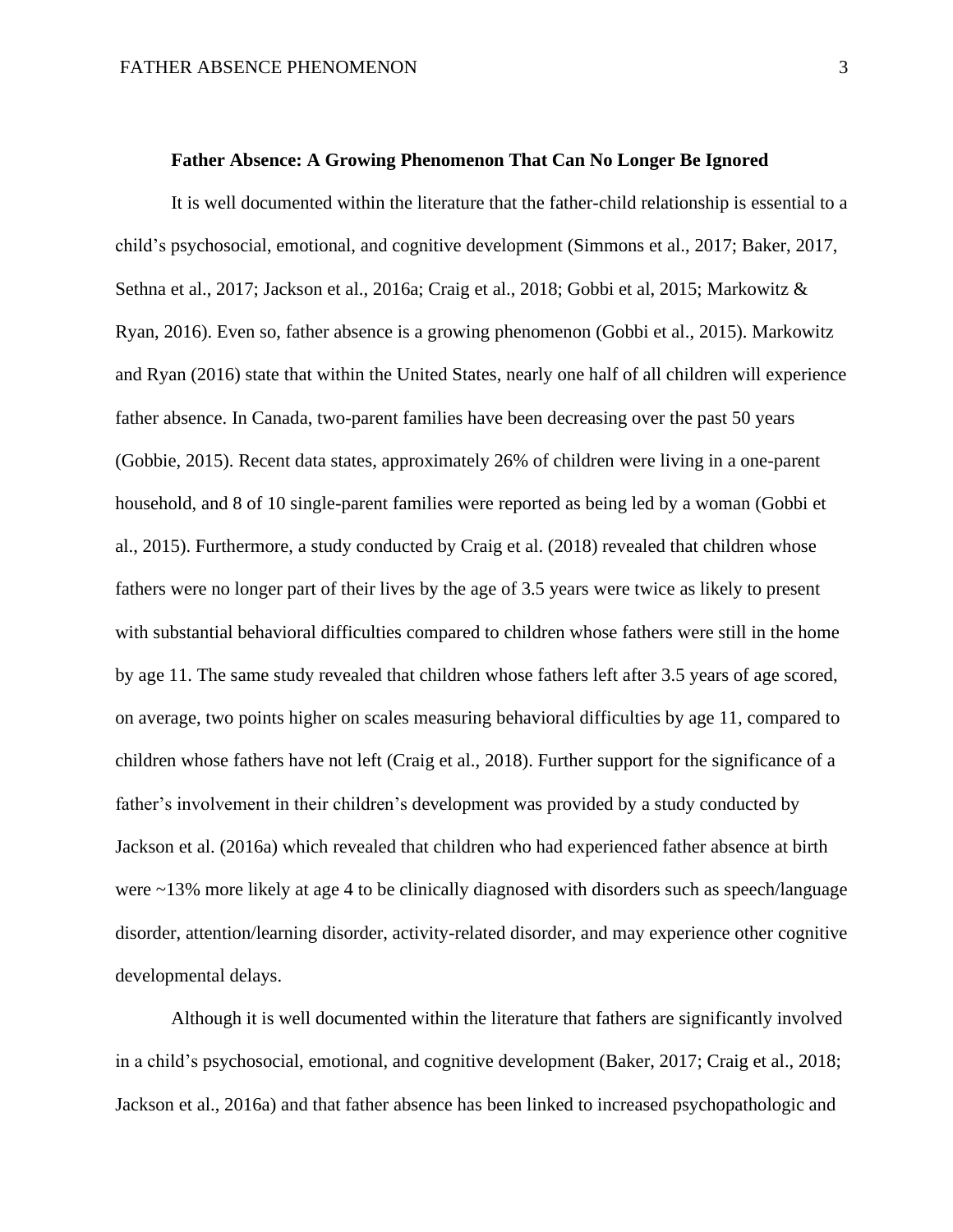## FATHER ABSENCE PHENOMENON 4

destructive behaviors in their children (Markowitz & Ryan, 2016; Gobbi et al., 2015), little is known about why fathers are leaving their families and children (Simmons et al., 2018). Though many variables may contribute to the phenomenon of fathers leaving their children and families, several studies indicate that fathers may experience depression prior to a child being born, and throughout a child's early developmental years (Albicker et al., 2019; Koch et al., 2019; Gray et al., 2018; Trahan & Shafer, 2019; Da Costa, 2017). Thus, the research question proposed by this study is: do fathers who leave their families and children have a higher measure of depression compared to fathers who stay with their families? The hypothesis set forth for this research proposal is that fathers who leave their children will have a higher measure of symptoms of depression compared to fathers who do not leave their children. The null hypothesis will assume that there is no difference between the two groups: fathers who leave their children and fathers who do not.

With the growing phenomenon of father absence (Gobbi et al., 2015) and literature supporting the importance of the father-child relationship (Simmons et al., 2017; Baker, 2017, Sethna et al., 2017; Craig et al., 2018; Gobbi et al, 2015; Markowitz & Ryan, 2016), exploring father absence may contribute to the field of psychotherapy in several ways. If discovered that fathers who leave their homes and children have a higher measure of symptoms of depression perhaps preventive measures could be implemented for at-risk fathers. Preventative measures could include psychoeducational material showing the significant impact fathers have in children's psychosocial, emotional, and cognitive development (Baker, 2017; Craig et al., 218). In addition to psychoeducational material, individual and group psychotherapy sessions could be conducted to help those fathers who may be experiencing depression.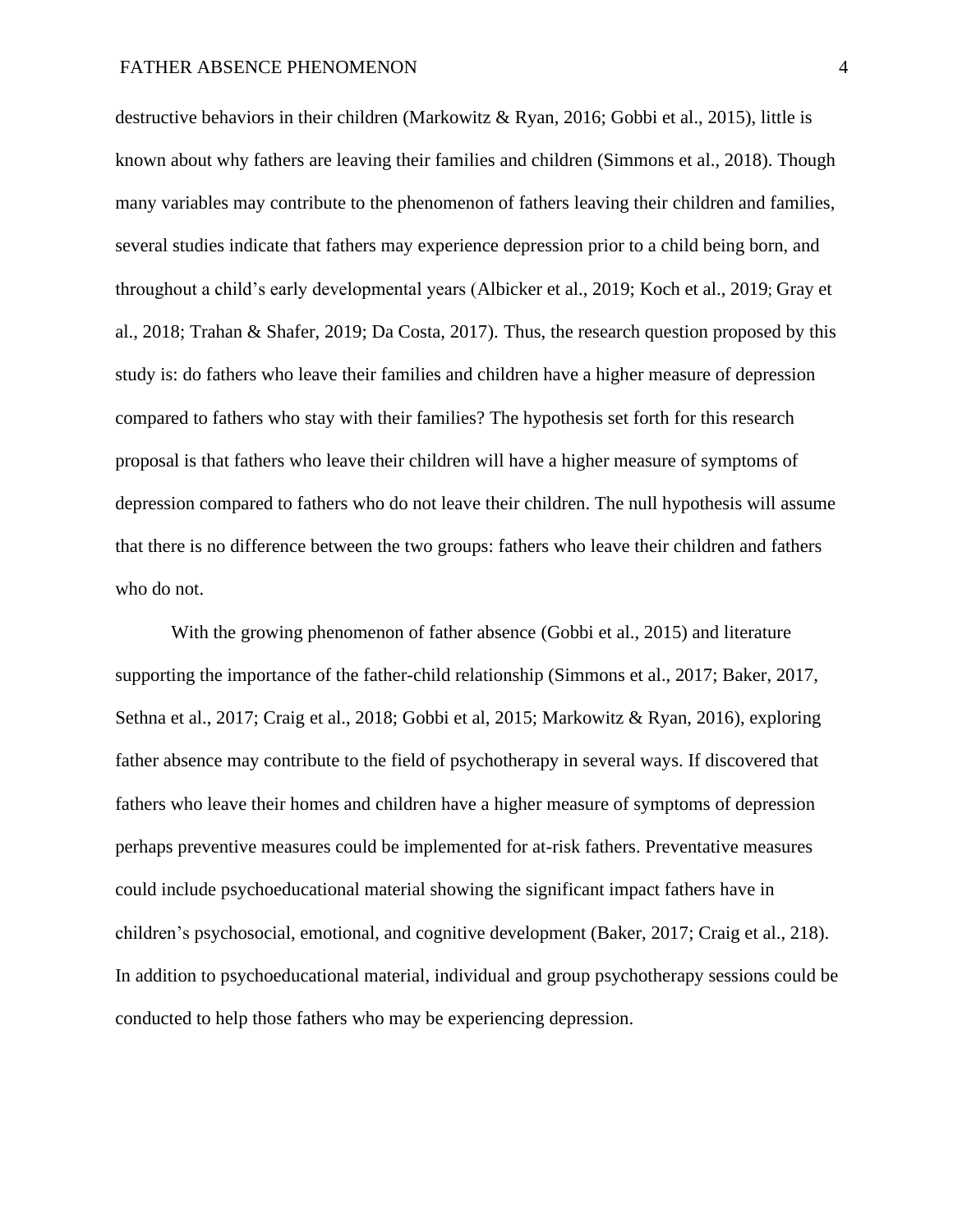#### **Method**

#### **Population and Sampling**

Participants of interest include absent fathers (AF) and non-absent fathers (NAF). AFs include fathers of biological children who are at least 18-years-of-age, have one or more children, and have not been a part of their child's life for at least 1 month. Exclusion criteria for AFs include fathers who are in a situation that may require them to be away from their children (i.e. military service, work, incarceration). NAFs include fathers of biological children who are at least 18-years-of-age, have one or more children, and have never left their children. Exclusion criteria for NAFs include fathers who are in a situation that may require them to be away from their children (i.e. military service, work). The sampling method for both AFs and NAFs will be non-probability sampling procedures, namely, voluntary sampling and convenience sampling (Knight & Tetrault, 2017). Due to the nature of the research, researchers may need to obtain participants wherever is most convenient for them (Jackson, 2016b). Briefing of participants will include an overview of the phenomenon of AFs and the psychometric assessment that will be utilized within the study. The primary setting of the research will be conducted in a counseling agency. However, given that no treatment is warranted for this research, participants could complete the psychometric assessment off-site and mail, email, or drop the psychometric assessment off at a specified location.

## **Instrumentation**

The variable of interest for this study is the measure of depression symptoms in both AFs and NAFs. To measure levels of depression symptoms, the Patient Health Questionnaire-9 (PHQ-9) will be used (Pfizer, 2020; Teymoori et al., 2020). The PHQ-9 utilizes a 9 question, 4-point, Likert-scaling system based on 9 of the criteria for major depressive disorder according to the American Psychiatric Association's Diagnostic and Statistical Manual of Mental Disorders, Fifth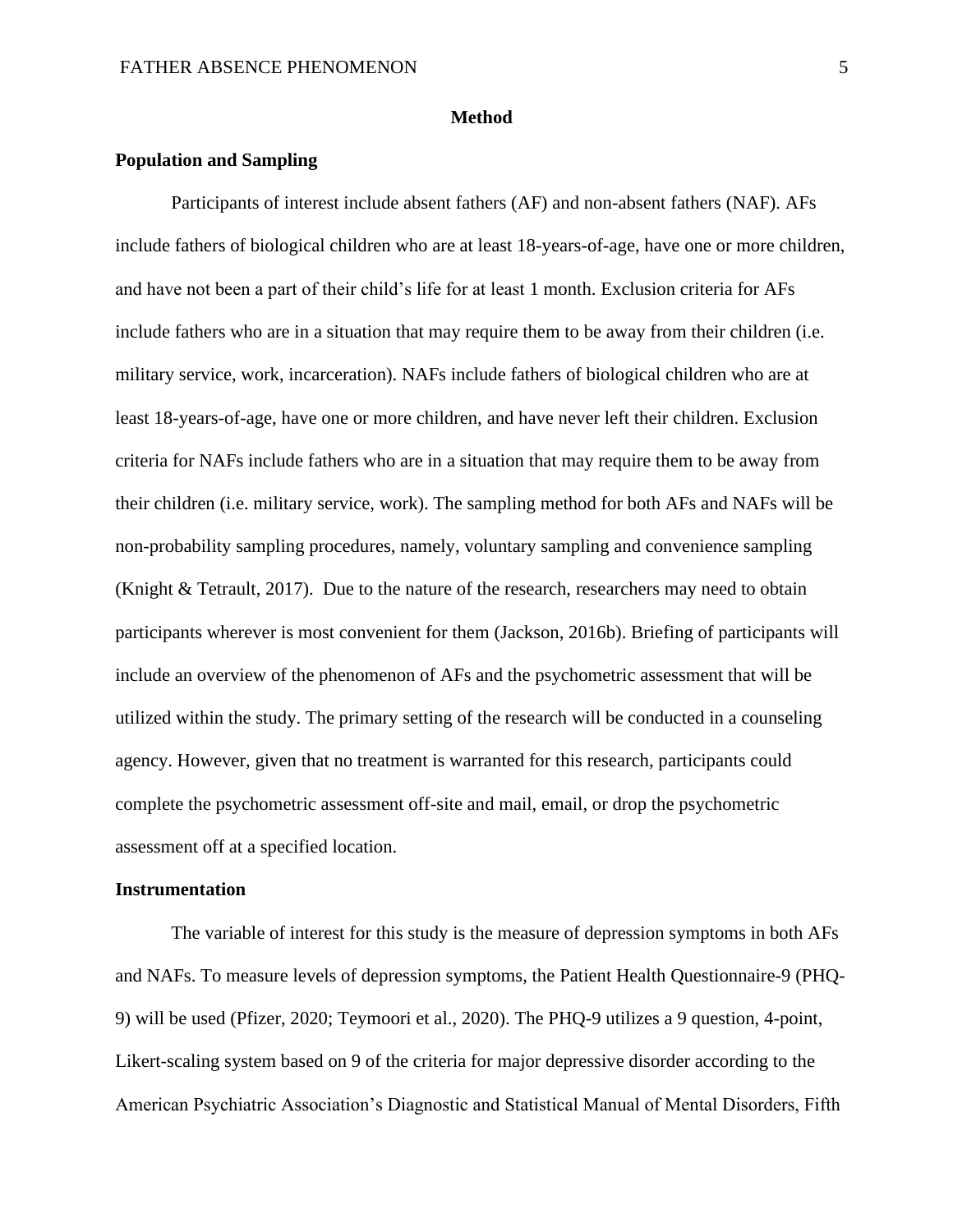Edition (DSM-5) (Dajpratham et al., 2020), assessing the severity and frequency of depressive symptoms (Teymoori et al., 2020). Upon completing the 9 questions, the PHQ-9 yields an overall interval score  $(0 - 27)$ . This will allow researchers to calculate means of the two groups to perform the necessary statistical analysis. According to Teymoori et al. (2020), the PHQ-9 has a cut off score indicating depression severity. A score of 10 or below indicates depression severity as minimal/mild, while a score of 11 or above indicates a depression severity of moderate/severe (Teymoori et al., 2020). It is worth noting, however, that the cut off score may vary. A systematic review of the PHQ-9 showed the cut off level between minimal/mild and moderate/severe to be a score of 8 (Teymoori et al., 2020). However, for this study, the cut off score of 10 will be adopted, which follows the study conducted by Teymoori et al. (2020). Sample questions of the PHQ-9 include, "Little interest or pleasure in doing things" and "Thoughts that you would be better off dead or of hurting yourself in some way" (Pfizer, 2020).

Concerning reliability and validity, several studies have shown that the PHQ-9 possesses the necessary psychometric properties to screen for a variety of depressive disorders (Dajpratham et al., 2020; Indua et al., 2018; Maroufizadeh et al., 2019). In a study conducted by Indua et al. (2018), internal consistency reliability was found to be 0.898, which is high according to Cronbach's alpha rating. The identified internal consistency reliability of 0.898 (Indua et al., 2018) was comparable to the internal consistency reliability findings in previous studies: 0.79 (Thailand), 0.82 (Hong Kong), 0.86 (Muscat). In the same study, Indua et al. (2018) identified that the inter-rater reliability was also high (0.95). Although the study conducted by Indua et al. (2018) utilized a translated version of the PHQ-9, their findings were comparable to similar studies which also identified high inter-rater reliability measures: 0.87 (United States), 0.85 (Oman), 0.94 (India), and 0.98 (China). Examining the PHQ-9 for convergent validity, Maroufizadeh et al. (2019) found moderate to high correlations to other psychometric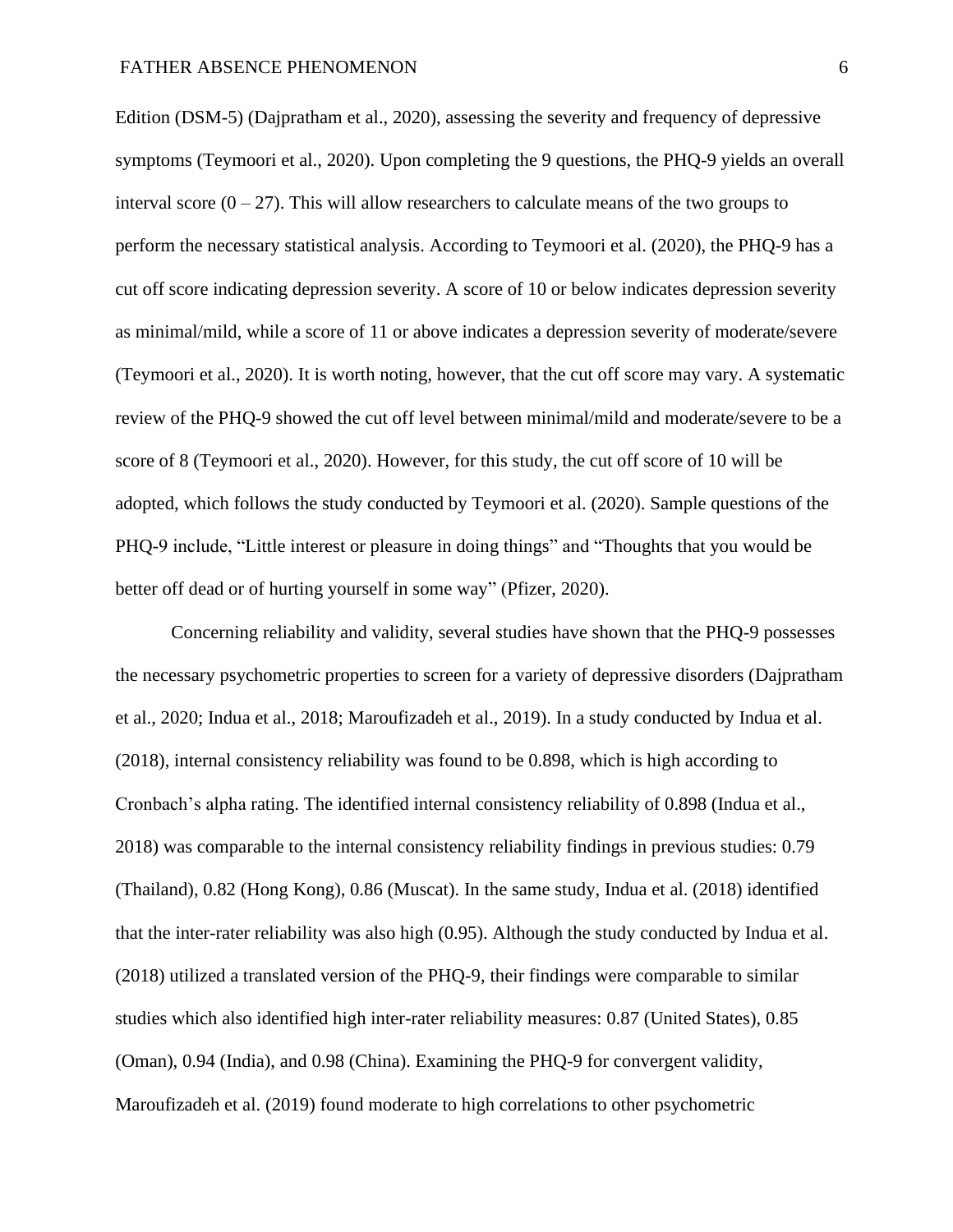measurements for depression which include: WHO-five Well-being Index (WHO-5) ( $r = -0.522$ ,  $P < 0.001$ ), the Hospital Anxiety and Depression Scale (HADS-D) ( $r = 0.572$ ,  $P < 0.001$ ), the Hospital Anxiety and Depression Scale Anxiety (HADS-A) ( $r = 0.698$ ,  $P < 0.001$ ), and the Generalized Anxiety Disorder-7 (GAD-7) ( $r = 0.737$ ,  $P < 0.001$ ). Provided the high and moderate measures of reliability and validity found within the literature (Maroufizadeh et al., 2019; Indua et al., 2018; Dajpratham et al., 2020; McCord & Provost, 2020; Teymoori et al., 2020), the PHQ-9 is sufficient for the proposed research.

### **Procedures**

Given that AFs and NAFs are representing two unique populations based on an attribute variable an ex-post facto design (Knight & Tetrault, 2017) will be utilized for the proposed research. An ex-post facto research design allows for two different groups to be compared on a variable of interest (Knight & Tetrault, 2017). This will allow the researcher to perform the proper statistical analysis to determine whether the null hypothesis may be rejected and if statistical significance can be determined (Jackson, 2016b). Participants interested in taking part in the research will either come into a counseling agency or contact researchers via email to complete the following: basic demographic information, PHQ-9 (Spitzer et. al., 2020), and an informed consent. Provided that no treatment is presented to the participants and current research is interested in investigating if participants are measuring high in symptoms of depression, data collection will only occur once.

To control confounding variables, provided that researchers will brief participants on the psychometric assessment measuring for symptoms of depression, there is a risk of participants to answer according to how they think the researcher wants them to. This is known as demand characteristics, which will negatively impact internal validity (Jackson, 2016b). In addition to demand characteristics, another threat to internal validity is instrumentation effect (Jackson,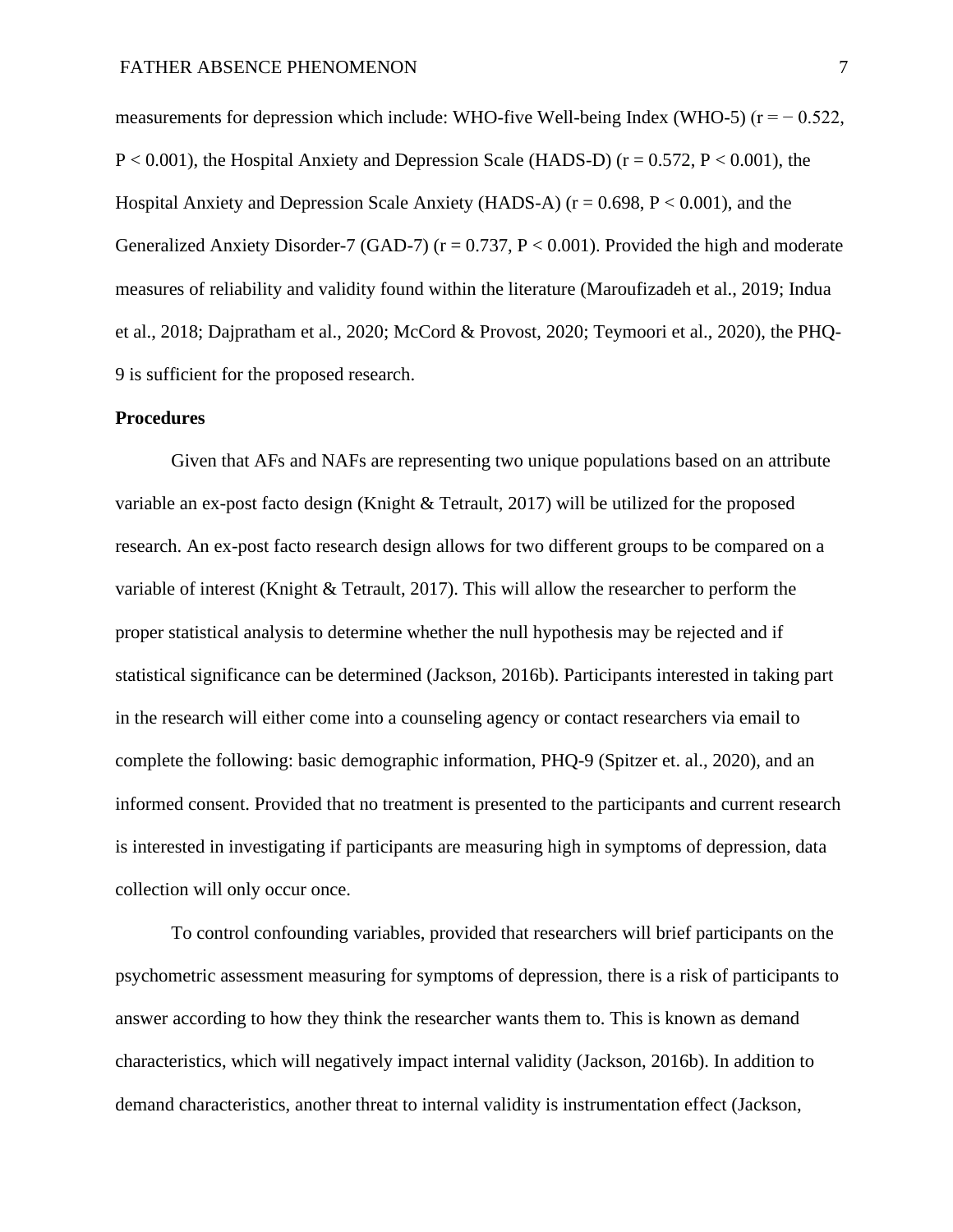2016b). As mentioned by Jackson (2016b), instrumentation effect occurs when the psychometric assessment is faulty and does not correctly measure the variable of interest. However, according to several studies, the PHQ-9 shows moderate to high inter-rater reliability and strong construct validity (Indua et al., 2018; Dajpratham et al., 2020; McCord & Provost, 2020; Teymoori et al., 2020; Maroufizadeh et al., 2019). For this reason, instrumentation effect is a minimal risk for this study.

## **Analysis**

For the proposed study, the data will be collected in serval ways. First, participants who are interested may complete the PHQ-9 within the counseling agency that is conducting the study. Second, researchers will post advertisements for the study at local churches, alcoholics anonymous meetings, and childcare centers. Participants who are interested may email researchers asking to be part of the study. At that time, researchers can send a PHQ-9 to the participants and have the participants either scan and email the PHQ-9 back to the researcher, send in the PHQ-9 assessment via United States Postal Service (USPS), or drop the PHQ-9 off at a specified location. Regardless of the method in which participants choose to complete the PHQ-9, participants will also be briefed on the study. This briefing will include an overview of the phenomenon of AFs, instructions, a form for basic demographic information, and signing the informed consent.

To analyze participant data, researchers will use an independent groups t test (Jackson, 2016b). The independent groups t test is a parametric statistical analysis that allows for the means of two individual groups to be compared (Jackson, 2016b). Given that the independent groups t test is a parametric statistical test, the type of data required for this research will be interval-ratio data (Jackson, 2016b) which the PHQ-9 generates. Results from the statistical analysis will allow for the researcher to determine if the null hypothesis can be rejected by evaluating if the t value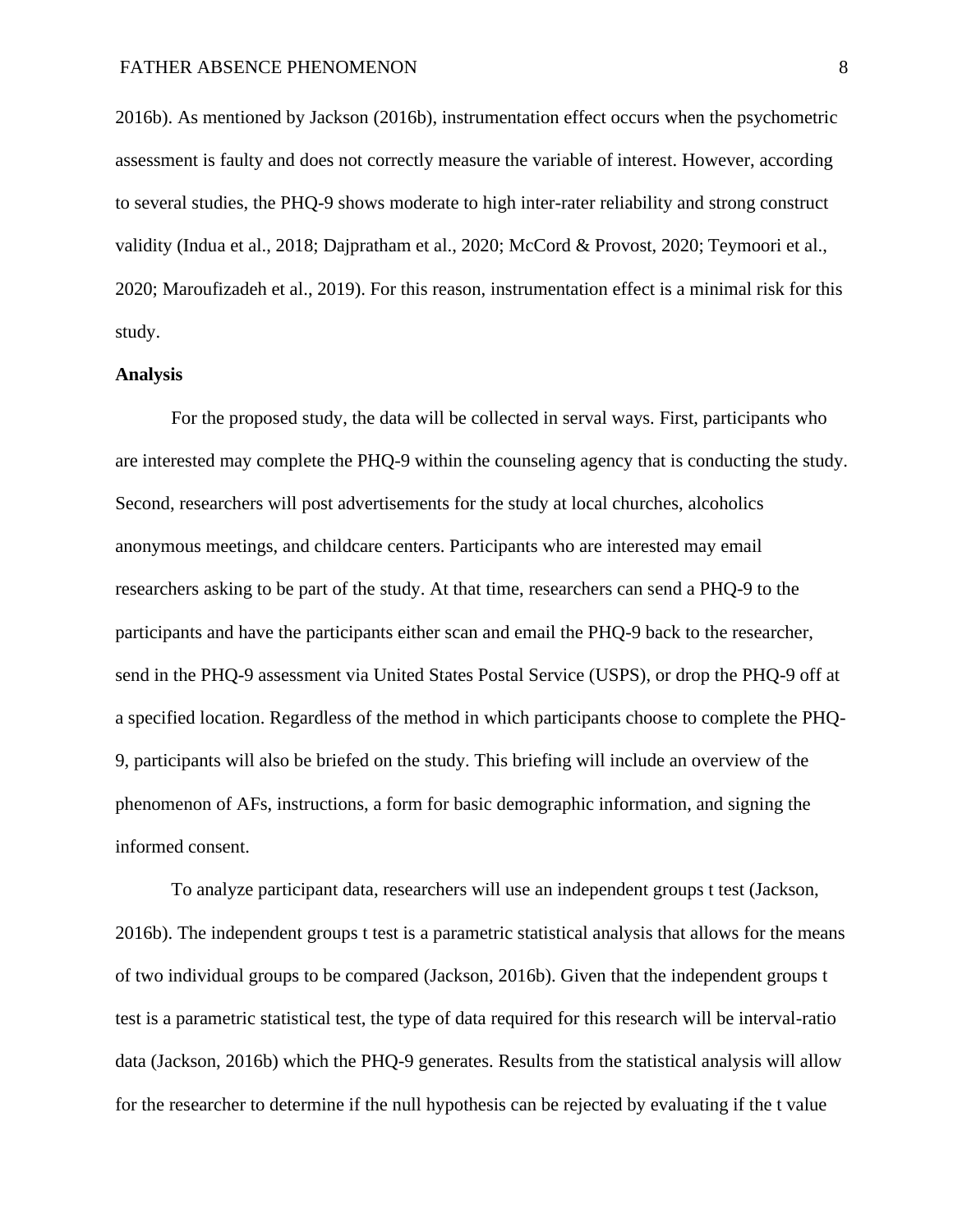obtained from the statistical analysis is outside the t critical value, which is determined by the degree of freedom (n-1) and a one tailed 0.05 alpha level (Jackson, 2016b).

## **Strength and weakness of the research design**

A strength to this research study is the high reliability and moderate to high validity of the PHQ-9 (Dajpratham et al., 2020; Indua et al., 2018; Maroufizadeh et al., 2019). As several studies have revealed, the PHQ-9 is constructed with the necessary psychometric properties to screen for an array of depressive disorders (Dajpratham et al., 2020; Indua et al., 2018; Maroufizadeh et al., 2019). Even with the strengths, limitations should be considered. Non-probabilistic sampling methods were proposed, namely, volunteer sampling and convenience sampling. These sampling techniques could lead to a degree of sampling bias (Jackson, 2016b). Furthermore, because the research design suggests that the researchers explain the PHQ-9 and provide an overview of the study to participants, demand characteristics (Jackson, 2016b) may impact how participants complete the PHQ-9.

## **Discussion**

The absent father phenomenon has been growing for decades (Gobbi et al., 2015) with little known as to why fathers are leaving their children and families (Simmons et al., 2018). This article set out to design a research proposal to begin an investigation into why AFs may be leaving their children and families. It is important to note that this research proposal *does not* claim that depression *is* a cause of fathers leaving the home. At present, depression is a variable of interest in the proposed investigation into the absent father phenomenon. This proposal focused on depression because depression has been identified as a psychopathology that fathers may experience prior to and throughout a child's early developmental years (Albicker et al., 2019; Koch et al., 2019; Gray et al., 2018; Da Costa, 2017). Although depression may be a variable contributing to the absent father phenomenon, other variables should likewise be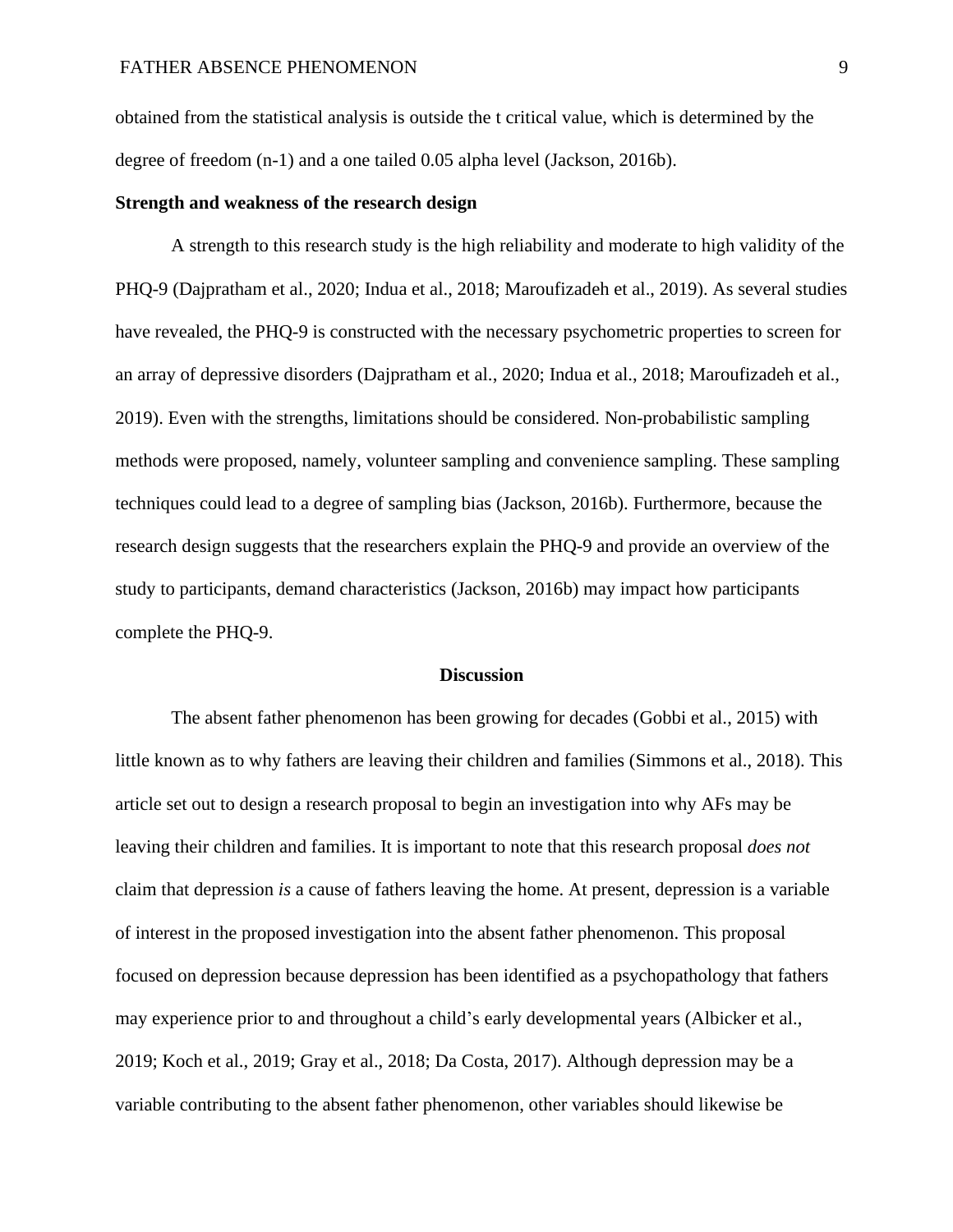explored. As Wong et al. (2015) state, human development is multidimensional and complex. It is reasonable to consider that multiple variables may contribute to the absent father phenomenon.

This research proposal is the beginning of an investigation into why fathers may be leaving their families and children, but there are several additional questions worth examining. Some of those questions which may warrant further studies include, investigating if other psychopathologies are measured higher in AFs than in NAFs, how women and men differ in managing peripartum depression, if AFs are more susceptible to psychosocial influences than NAFs, the psychospiritual history of AFs and whether their psychospiritual histories differ from those of NAFs, AFs sociocultural background compared to NAFs, whether AFs participate in recreational substance use more than NAFs, and academic and socioeconomic status differences between AFs and NAFs. Furthermore, if the proposed research suggests that AFs *do* measure higher than NAFs in symptoms of depression, further studies may explore contributing factors to that depression. Lastly, related to this particular phenomenon, utilization of case studies may also be an efficacious approach.

This research proposal is relevant to the field of psychotherapy in several ways. First, it proposes the start of an investigation into why AFs are leaving their families and children. Second, it provides a roadmap for the potential development of psychoeducational courses explaining the significance of the father-child relationship and how a father's mental health is critical to both themselves and their families (Simmons et al., 2017; Baker, 2017; Sethna et al., 2017; Jackson et al., 2016a; Craig et al., 2018; Gobbi et al, 2015; Markowitz & Ryan, 2016). Additionally, psychotherapeutic treatments highlighting the importance of positive mental health in fathers could be offered to fathers experiencing mental health concerns with the goal of helping fathers prior to the father considering family abandonment. Lastly, this proposal suggests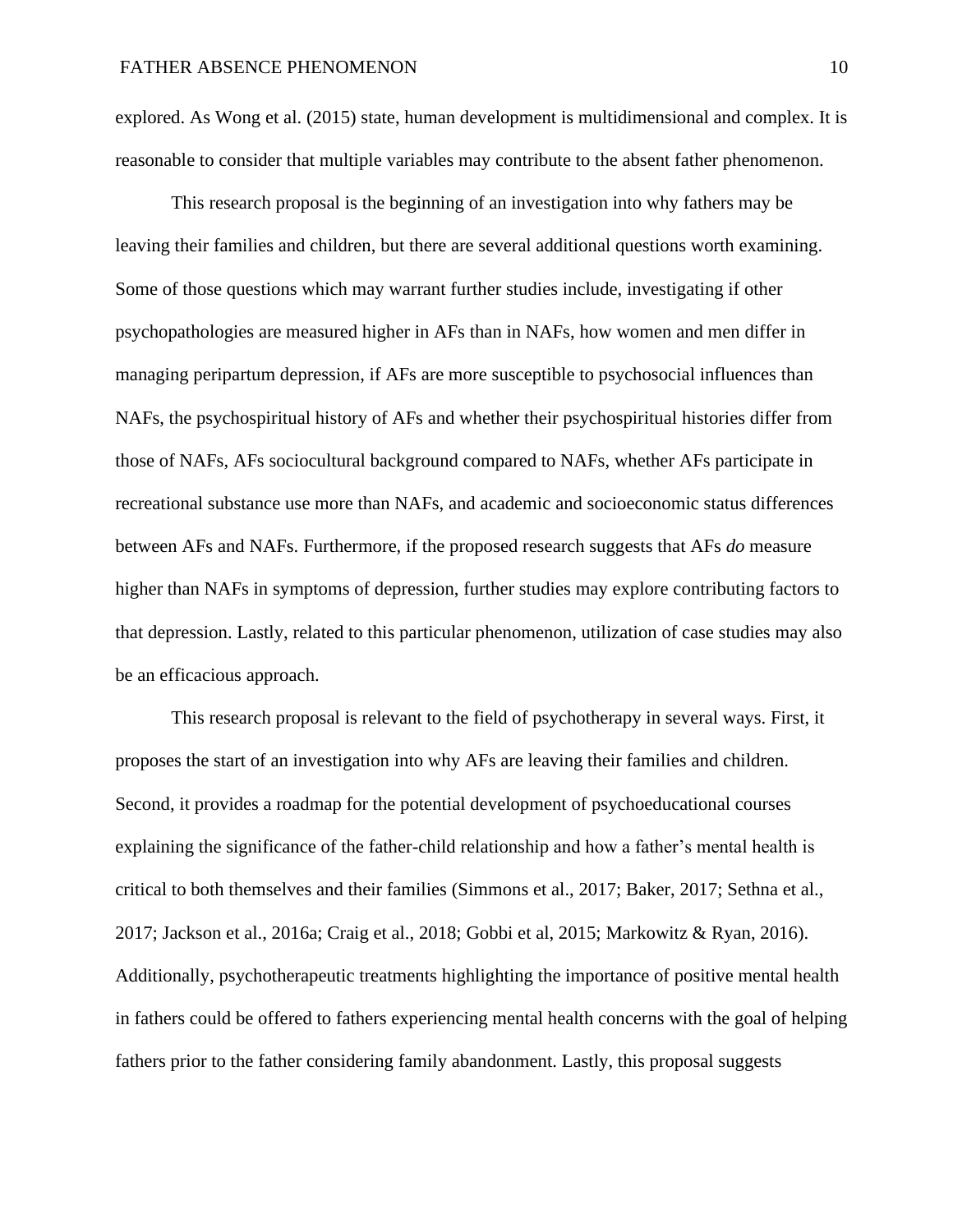additional explorative endeavors that are worth consideration to further the investigation into the absent father phenomenon.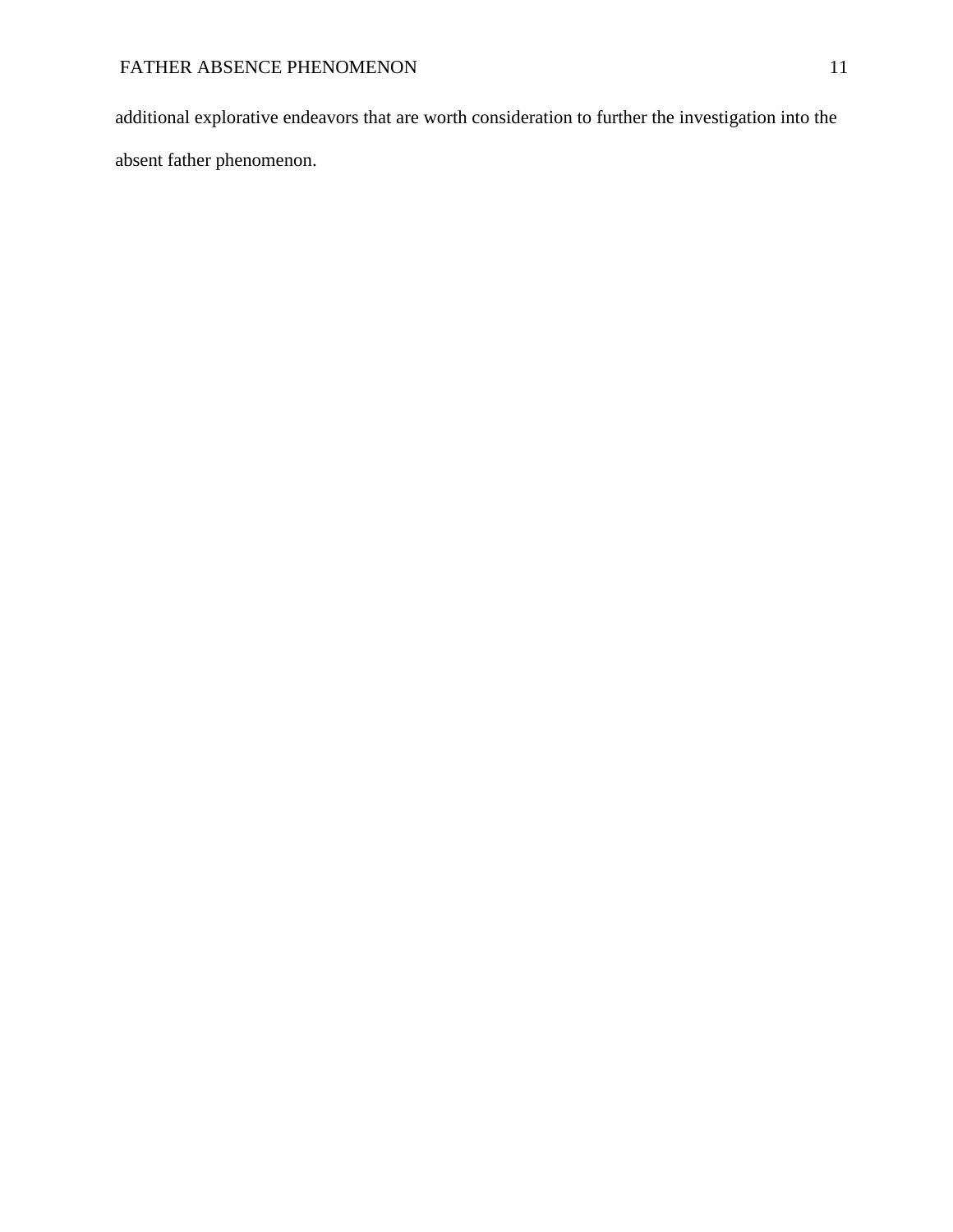## **References**

- Albicker, J., Hölzel, L. P., Bengel, J., Domschke, K., Kriston, L., Schiele, M. A., & Frank, F. (2019). Prevalence, symptomatology, risk factors and healthcare services utilization regarding paternal depression in Germany: study protocol of a controlled cross-sectional epidemiological study. *BMC Psychiatry*, *19*(1), 289. https://doiorg.ezproxy.liberty.edu/10.1186/s12888-019-2280-7
- Baker, C. (2017). Father-son relationships in ethnically diverse families: Links to boys' cognitive and social emotional development in preschool. *Journal of Child & Family Studies*, *26*(8), 2335–2345. https://doi-org.ezproxy.liberty.edu/10.1007/s10826-017-0743-3
- Craig, A. G., Thompson, J., Slykerman, R., Wall, C., Murphy, R., Mitchell, E. A., & Waldie, K. E. (2018). The long-term effects of early paternal presence on children's behavior. *Journal of Child & Family Studies*, *27*(11), 3544–3553. https://doiorg.ezproxy.liberty.edu/10.1007/s10826-018-1206-1
- Da Costa, D., Phyllis, Z., Kaberi, D., Maida, S., Ilka, L., Cruz, R., . . . Khalifé Samir. (2017). Dads get sad too: Depressive symptoms and associated factors in expectant first-time fathers. *American Journal of Men's Health, 11*(5), 1376-1384. doi:http://dx.doi.org.ezproxy.liberty.edu/10.1177/1557988315606963
- Dajpratham, P., Pukrittayakamee, P., Atsariyasing, W., Wannarit, K., Boonhong, J., & Pongpirul, K. (2020). The validity and reliability of the PHQ-9 in screening for post-stroke depression. *BMC Psychiatry*, *20*(1), 1–8. https://doiorg.ezproxy.liberty.edu/10.1186/s12888-020-02699-6
- Gobbi, G., Low, N., Dugas, E., Sylvestre, M., Contreras, G., & O'Loughlin, J. (2015). Short-term natural course of depressive symptoms and family-related stress in adolescents after separation from Father. *Canadian Journal of Psychiatry, 60*(10), 417-426.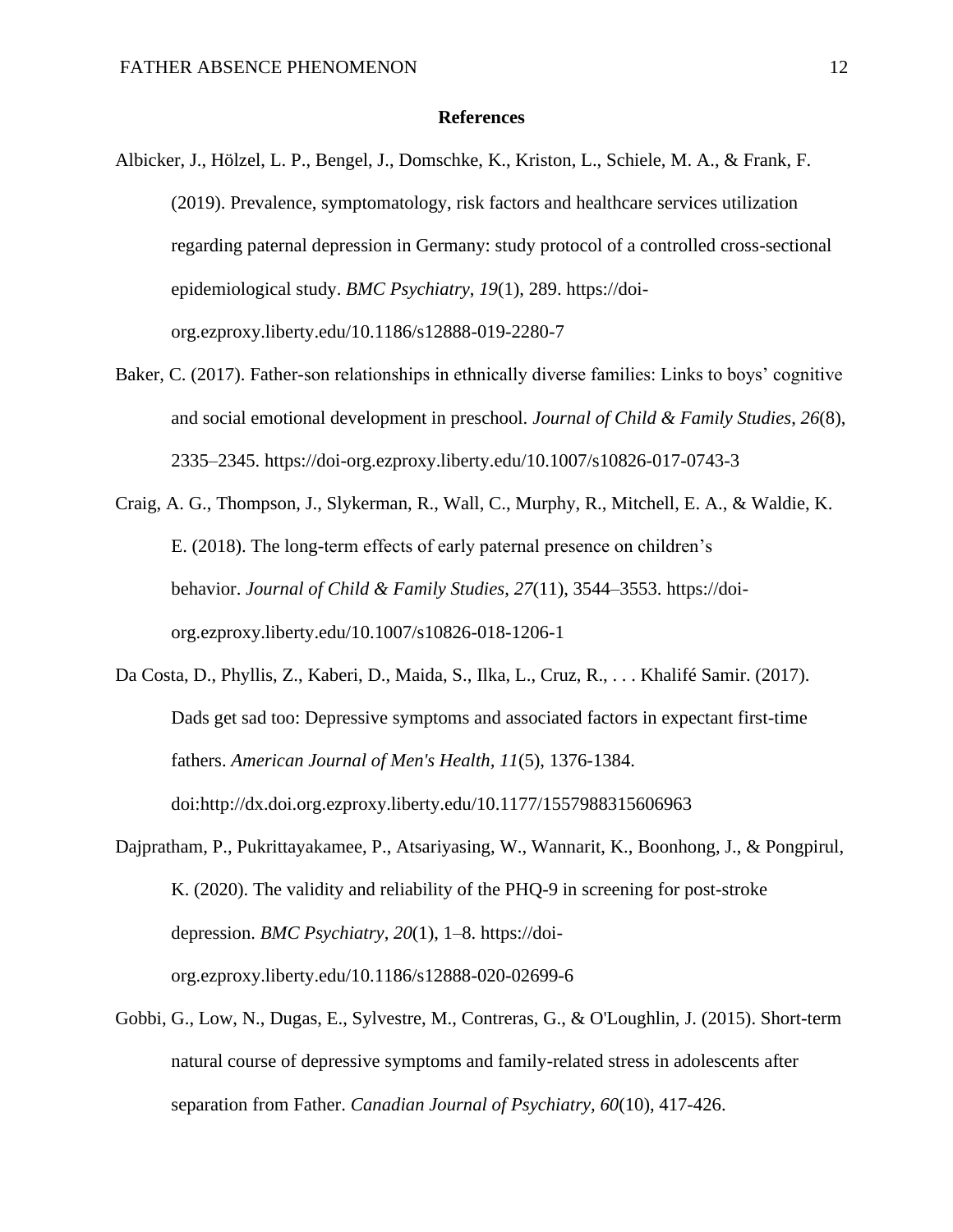http://ezproxy.liberty.edu/login?qurl=https%3A%2F%2Fsearch.proquest.com%2Fdocvie w%2F1728633027%3Faccountid%3D12085

- Gray, P. B., Reece, J.-A., Coore-Desai, C., Dinnall-Johnson, T., Pellington, S., Bateman, A., & Samms-Vaughan, M. (2018). Patterns and predictors of depressive symptoms among Jamaican fathers of newborns. *Social Psychiatry and Psychiatric Epidemiology*, *53*(10), 1063–1070.<https://doi-org.ezproxy.liberty.edu/10.1007/s00127-018-1566-2>
- Indua, P. S., Anilkumar, T. V., Vijayakumara, K., Kumarc, K.A., Sarma P. S., Remadevie, S., Andrade, C. (2018). Reliability and validity of PHQ-9 when administered by health workers for depression screening among women in primary care. *Asian Journal of Psychiatry*, 37, 10-14. https://doi-org.ezproxy.liberty.edu/10.1016/j.ajp.2018.07.021
- Jackson, D. B., Newsome, J., & Beaver, K. M. (2016a). Does early paternal involvement predict offspring developmental diagnoses? *Early Human Development*, *103*, 9–16. https://doiorg.ezproxy.liberty.edu/10.1016/j.earlhumdev.2016.07.001
- Jackson, S. L. (2016b). *Research methods and statistics: A critical thinking approach* (5th ed.). Boston, MA: Cengage
- Knight, A., & Tetrault, D. (2017). *Research methods and program evaluation: Key concepts* (2nd ed.). Kona Publishing & Media Group.
- Koch, S., De Pascalis, L., Vivian, F., Meurer Renner, A., Murray, L., & Arteche, A. (2019). Effects of male postpartum depression on father-infant interaction: The mediating role of face processing. *Infant Mental Health Journal*, *40*(2), 263–276. https://doiorg.ezproxy.liberty.edu/10.1002/imhj.21769
- Markowitz, A. J., & Ryan, R. M. (2016). Father absence and adolescent depression and delinquency: A comparison of siblings approach. *Journal of Marriage & Family*, *78*(5), 1300–1314.<https://doi-org.ezproxy.liberty.edu/10.1111/jomf.12343>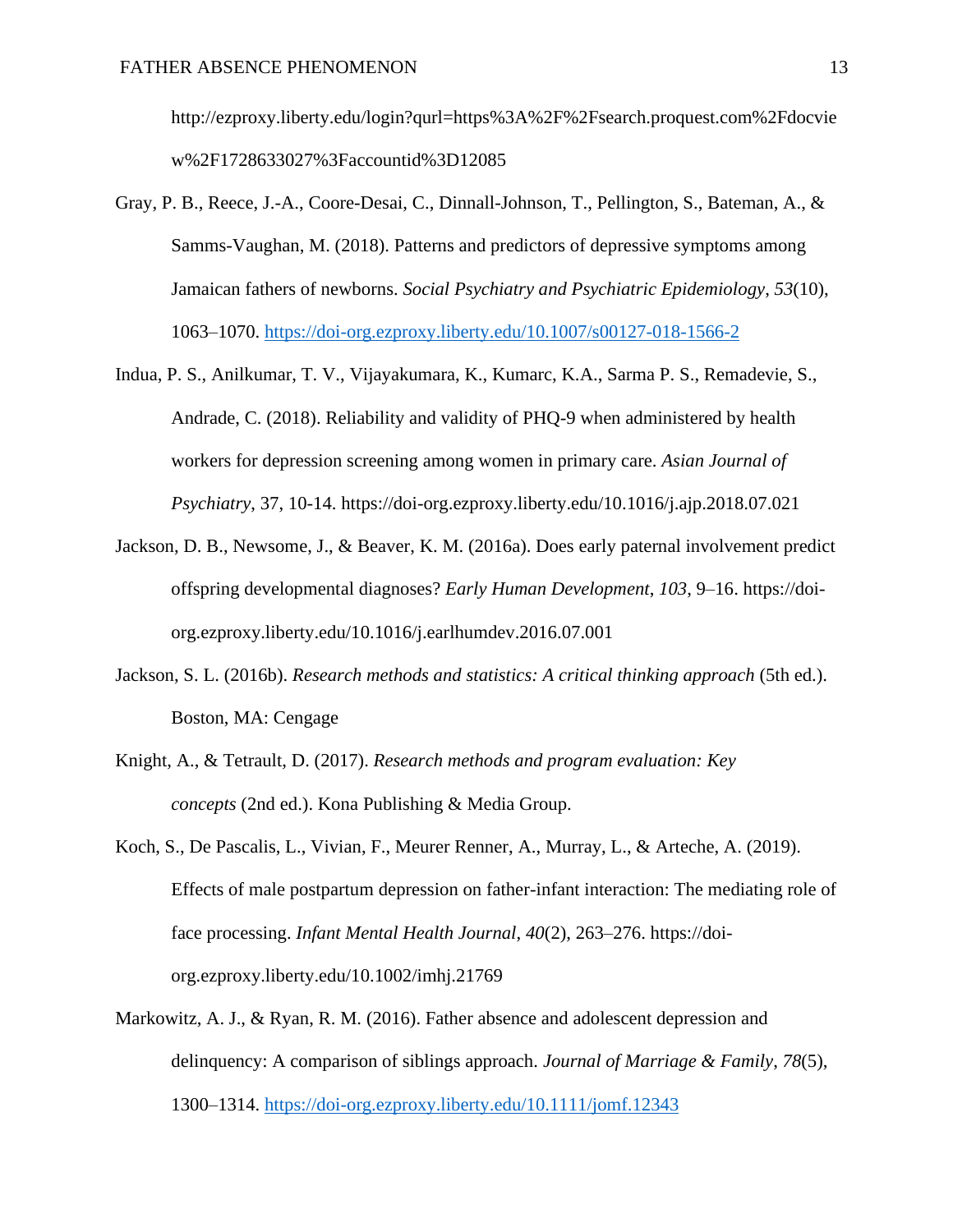Maroufizadeh, S., Omani-Samani, R., Almasi-Hashiani, A., Amini, P., & Sepidarkish, M. (2019). The reliability and validity of the Patient Health Questionnaire-9 (PHQ-9) and PHQ-2 in patients with infertility. *Reproductive Health*, *16*(1), 137. https://doiorg.ezproxy.liberty.edu/10.1186/s12978-019-0802-x

McCord D. M., & Provost R. P. (2020). Construct validity of the PHQ-9 depression screen: Correlations with substantive scales of the MMPI-2-RF. *Journal of clinical psychology in medical settings*. *27*(1), 150–157. https://doi-org.ezproxy.liberty.edu/10.1007/s10880-019- 09629-z

Pfizer. (2020). Screener Overview.

https://www.phqscreeners.com/images/sites/g/files/g10060481/f/201412/PHQ-

9\_English.pdf

- Sethna, V., Perry, E., Domoney, J., Iles, J., Psychogiou, L., Rowbotham, N. E. L., Stein, A., Murray, L., & Ramchandani, P. G. (2017). Father-child interactions at 3 months and 24 months: Contributions to children's cognitive development at 24 months. *Infant Mental Health Journal*, *38*(3), 378–390.<https://doi-org.ezproxy.liberty.edu/10.1002/imhj.21642>
- Spitzer, R. L., Williams J. B.W., Kroenke, K. (2020). Instructions for Patient Health Questionnaire (PHQ) and GAD-7 Measures.

https://www.phqscreeners.com/images/sites/g/files/g10016261/f/201412/instructions.pdf

- Simmons, C., Steinberg, L., Frick, P. J., & Cauffman, E. (2018). The differential influence of absent and harsh fathers on juvenile delinquency. *Journal of Adolescence*, *62*, 9-17. <https://doi.org/10.1016/j.adolescence.2017.10.010>
- Teymoori, A., Gorbunova, A., Haghish, F. E., Real, R., Zeldovich, M., Wu, Y.-J., Polinder, S., Asendorf, T., Menon, D., Center-Tbi Investigators And Participants, & V Steinbüchel, N. (2020). Factorial structure and validity of depression (PHQ-9) and Anxiety (GAD-7)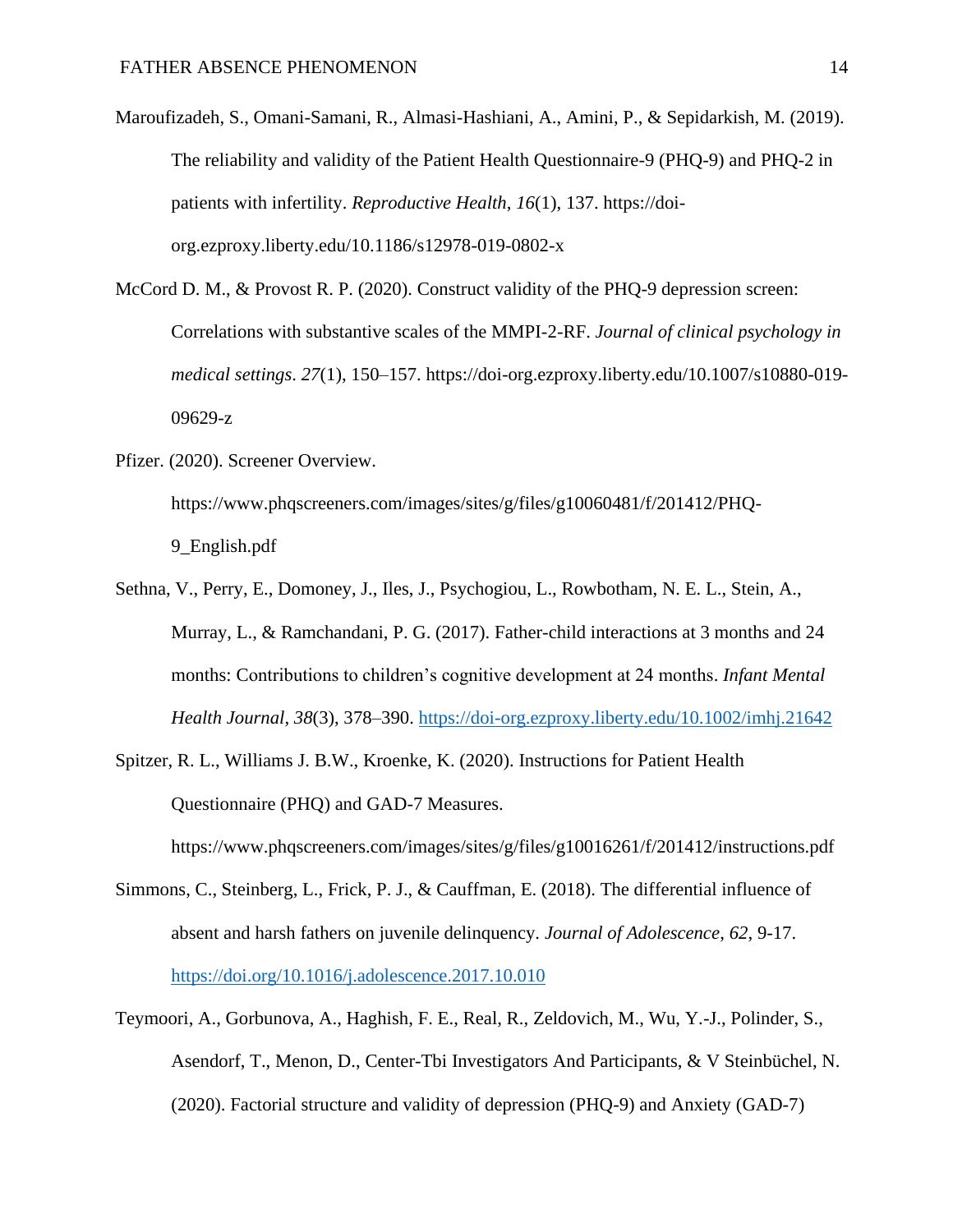scales after traumatic brain injury. *Journal of Clinical Medicine*, *9*(3). https://doiorg.ezproxy.liberty.edu/10.3390/jcm9030873

- Trahan, M. H., & Shafer, K. (2019). Paternal self-efficacy: A parenting resilience factor for fathers with depression. *Social Work Research*, *43*(2), 101–114. [https://doi](https://doi-org.ezproxy.liberty.edu/10.1093/swr/svz004)[org.ezproxy.liberty.edu/10.1093/swr/svz004](https://doi-org.ezproxy.liberty.edu/10.1093/swr/svz004)
- Wong, D., Hall, K. R., Justice, C. A., & Hernandez, L. W. (2015). *Human growth and development* (Custom Package). Thousand Oaks, CA: Sage Publication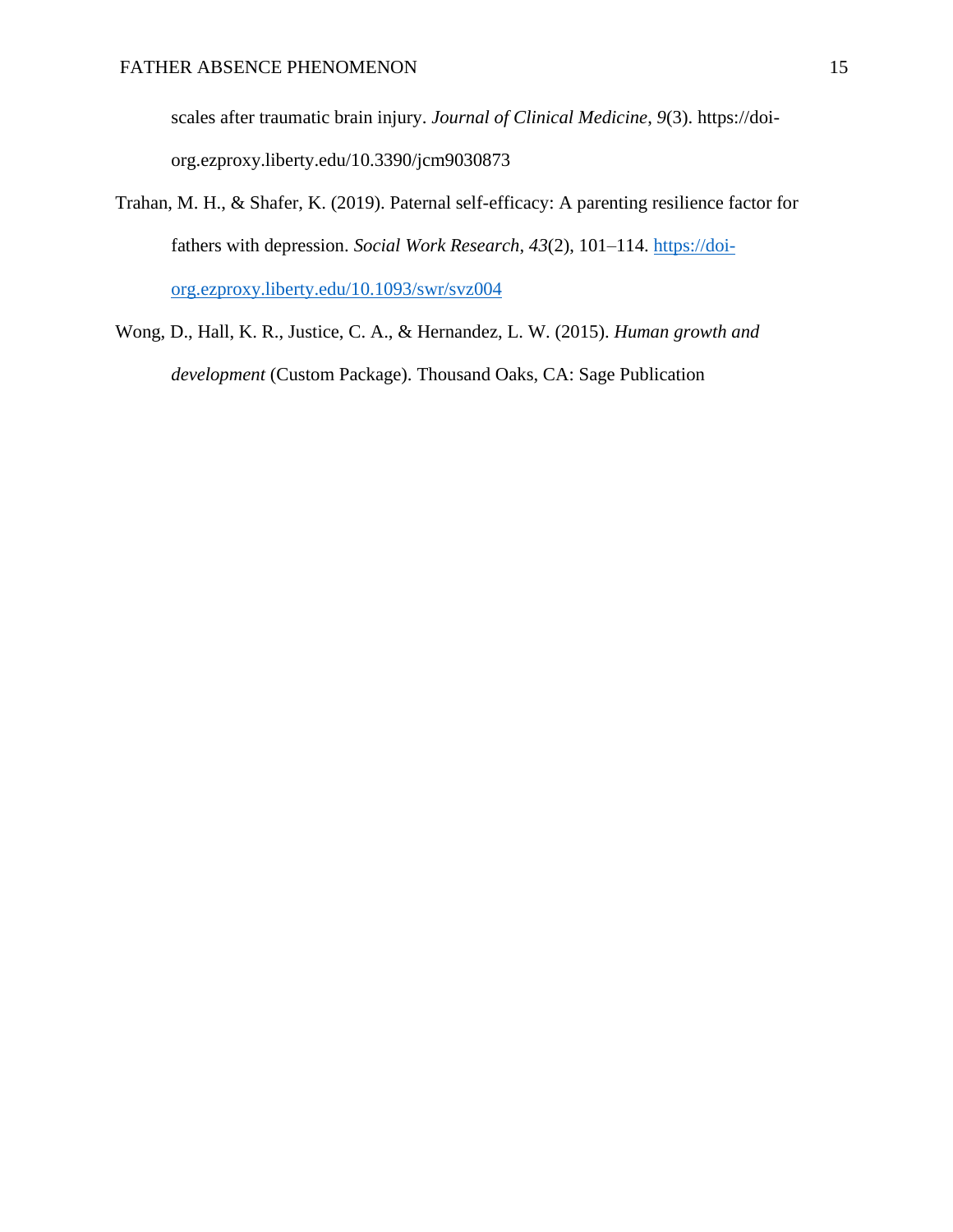# **Appendix A**

# **Patient Health Questionnaire – 9 (PHQ-9)**

Over the last 2 weeks, how often have you been bothered

| by any of the following problems?<br>(Use " $\mathcal{V}$ " to indicate your answer)                                                                                              | Not at all       | <b>Several</b><br>days | More<br>than half<br>the days | <b>Nearly</b><br>every<br>day |
|-----------------------------------------------------------------------------------------------------------------------------------------------------------------------------------|------------------|------------------------|-------------------------------|-------------------------------|
| 1. Little interest or pleasure in doing things                                                                                                                                    | $\overline{0}$   | $\mathbf{1}$           | $\overline{2}$                | 3                             |
| 2. Feeling down, depressed, or hopeless                                                                                                                                           | $\Omega$         | $\mathbf{1}$           | 2                             | 3                             |
| 3. Trouble falling or staying asleep, or sleeping too much                                                                                                                        | $\overline{0}$   | $\mathbf{1}$           | $\mathfrak{2}$                | 3                             |
| 4. Feeling tired or having little energy                                                                                                                                          | $\overline{0}$   | 1                      | $\overline{2}$                | 3                             |
| 5. Poor appetite or overeating                                                                                                                                                    | $\Omega$         | 1                      | $\overline{2}$                | 3                             |
| 6. Feeling bad about yourself — or that you are a failure or<br>have let yourself or your family down                                                                             | $\boldsymbol{0}$ | $\mathbf{1}$           | $\mathfrak{2}$                | 3                             |
| 7. Trouble concentrating on things, such as reading the<br>newspaper or watching television                                                                                       | $\overline{0}$   | $\mathbf{1}$           | $\overline{2}$                | 3                             |
| 8. Moving or speaking so slowly that other people could have<br>noticed? Or the opposite — being so fidgety or restless that<br>you have been moving around a lot more than usual | $\mathbf{0}$     | $\mathbf{1}$           | $\overline{2}$                | 3                             |
| 9. Thoughts that you would be better off dead or of hurting<br>yourself in some way                                                                                               | $\boldsymbol{0}$ | $\mathbf{1}$           | $\overline{2}$                | 3                             |
| FOR OFFICE CODING $\qquad 0$                                                                                                                                                      | $+$              |                        | $^{+}$<br>=Total Score:       |                               |

If you checked off any problems, how difficult have these problems made it for you to do your work, take care of things at home, or get along with other people?

| Not difficult | Somewhat  | Verv      | Extremely |
|---------------|-----------|-----------|-----------|
| at all        | difficult | difficult | difficult |
|               |           |           |           |